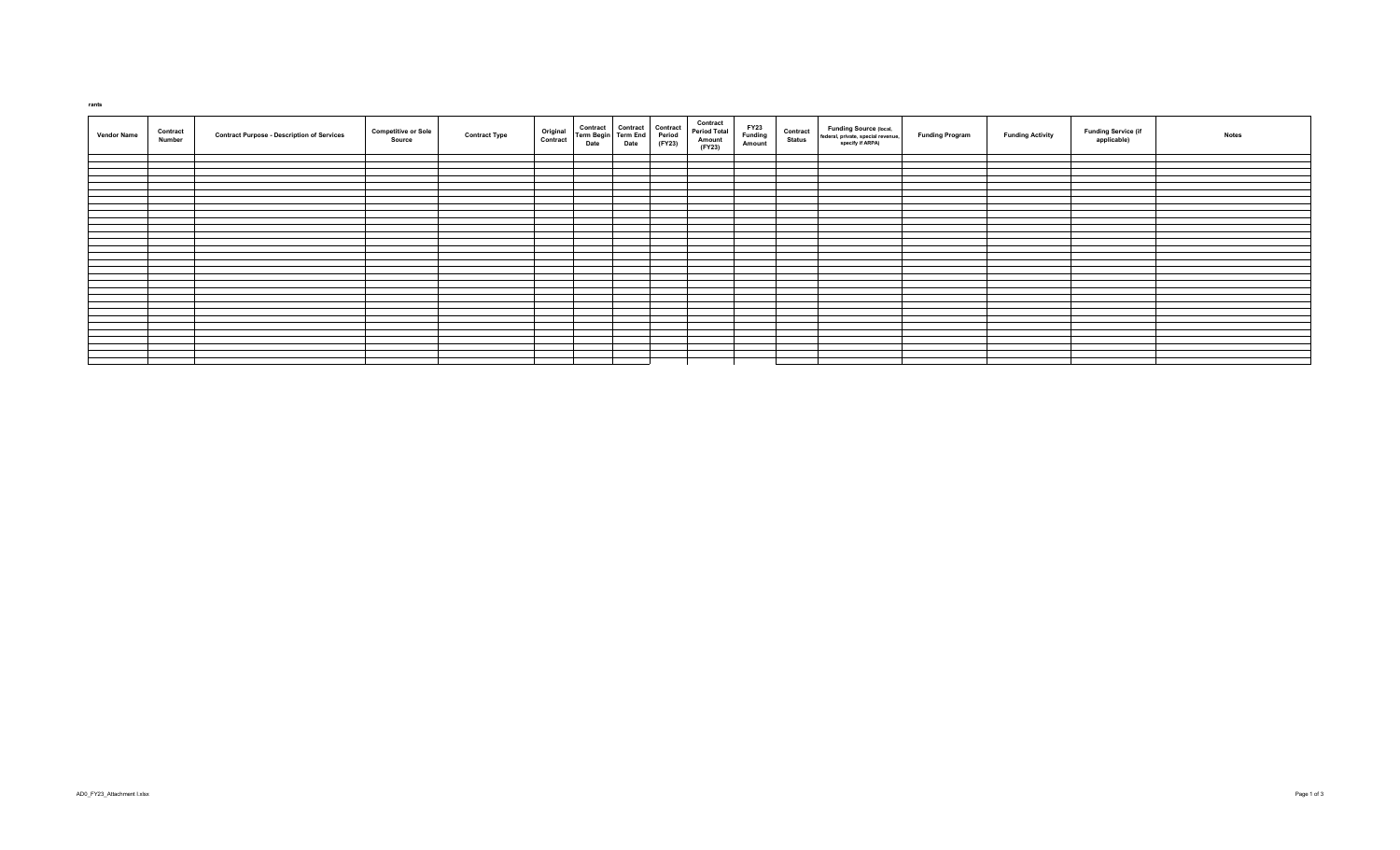| rants |  |  |
|-------|--|--|

| <b>Grantee Name</b> | Grant<br>Number | <b>Grant Purpose - Description of Services</b> | <b>Competitive or Sole</b><br>Source | Original<br>Grant<br>Amount | Begin Date End Date | <b>Grant Term Grant Term</b> | Grant<br>Period<br>(FY23) | <b>Grant Period</b><br><b>Total Amount</b><br>(FY23) | <b>FY23</b><br>Funding<br>Amount | <b>Grant Status</b> | <b>Funding Source (local,</b><br>federal, private, special<br>revenue, specify if ARPA) | <b>Funding Program</b> | <b>Funding Activity</b> | <b>Funding Service (if</b><br>applicable) | <b>Notes</b> |
|---------------------|-----------------|------------------------------------------------|--------------------------------------|-----------------------------|---------------------|------------------------------|---------------------------|------------------------------------------------------|----------------------------------|---------------------|-----------------------------------------------------------------------------------------|------------------------|-------------------------|-------------------------------------------|--------------|
|                     |                 |                                                |                                      |                             |                     |                              |                           |                                                      |                                  | Ongoing             |                                                                                         |                        |                         |                                           |              |
|                     |                 |                                                |                                      |                             |                     |                              |                           |                                                      |                                  |                     |                                                                                         |                        |                         |                                           |              |
|                     |                 |                                                |                                      |                             |                     |                              |                           |                                                      |                                  |                     |                                                                                         |                        |                         |                                           |              |
|                     |                 |                                                |                                      |                             |                     |                              |                           |                                                      |                                  |                     |                                                                                         |                        |                         |                                           |              |
|                     |                 |                                                |                                      |                             |                     |                              |                           |                                                      |                                  |                     |                                                                                         |                        |                         |                                           |              |
|                     |                 |                                                |                                      |                             |                     |                              |                           |                                                      |                                  |                     |                                                                                         |                        |                         |                                           |              |
|                     |                 |                                                |                                      |                             |                     |                              |                           |                                                      |                                  |                     |                                                                                         |                        |                         |                                           |              |
|                     |                 |                                                |                                      |                             |                     |                              |                           |                                                      |                                  |                     |                                                                                         |                        |                         |                                           |              |
|                     |                 |                                                |                                      |                             |                     |                              |                           |                                                      |                                  |                     |                                                                                         |                        |                         |                                           |              |
|                     |                 |                                                |                                      |                             |                     |                              |                           |                                                      |                                  |                     |                                                                                         |                        |                         |                                           |              |
|                     |                 |                                                |                                      |                             |                     |                              |                           |                                                      |                                  |                     |                                                                                         |                        |                         |                                           |              |
|                     |                 |                                                |                                      |                             |                     |                              |                           |                                                      |                                  |                     |                                                                                         |                        |                         |                                           |              |
|                     |                 |                                                |                                      |                             |                     |                              |                           |                                                      |                                  |                     |                                                                                         |                        |                         |                                           |              |
|                     |                 |                                                |                                      |                             |                     |                              |                           |                                                      |                                  |                     |                                                                                         |                        |                         |                                           |              |
|                     |                 |                                                |                                      |                             |                     |                              |                           |                                                      |                                  |                     |                                                                                         |                        |                         |                                           |              |
|                     |                 |                                                |                                      |                             |                     |                              |                           |                                                      |                                  |                     |                                                                                         |                        |                         |                                           |              |
|                     |                 |                                                |                                      |                             |                     |                              |                           |                                                      |                                  |                     |                                                                                         |                        |                         |                                           |              |
|                     |                 |                                                |                                      |                             |                     |                              |                           |                                                      |                                  |                     |                                                                                         |                        |                         |                                           |              |
|                     |                 |                                                |                                      |                             |                     |                              |                           |                                                      |                                  |                     |                                                                                         |                        |                         |                                           |              |
|                     |                 |                                                |                                      |                             |                     |                              |                           |                                                      |                                  |                     |                                                                                         |                        |                         |                                           |              |
|                     |                 |                                                |                                      |                             |                     |                              |                           |                                                      |                                  |                     |                                                                                         |                        |                         |                                           |              |
|                     |                 |                                                |                                      |                             |                     |                              |                           |                                                      |                                  |                     |                                                                                         |                        |                         |                                           |              |
|                     |                 |                                                |                                      |                             |                     |                              |                           |                                                      |                                  |                     |                                                                                         |                        |                         |                                           |              |
|                     |                 |                                                |                                      |                             |                     |                              |                           |                                                      |                                  |                     |                                                                                         |                        |                         |                                           |              |
|                     |                 |                                                |                                      |                             |                     |                              |                           |                                                      |                                  |                     |                                                                                         |                        |                         |                                           |              |
|                     |                 |                                                |                                      |                             |                     |                              |                           |                                                      |                                  |                     |                                                                                         |                        |                         |                                           |              |
|                     |                 |                                                |                                      |                             |                     |                              |                           |                                                      |                                  |                     |                                                                                         |                        |                         |                                           |              |